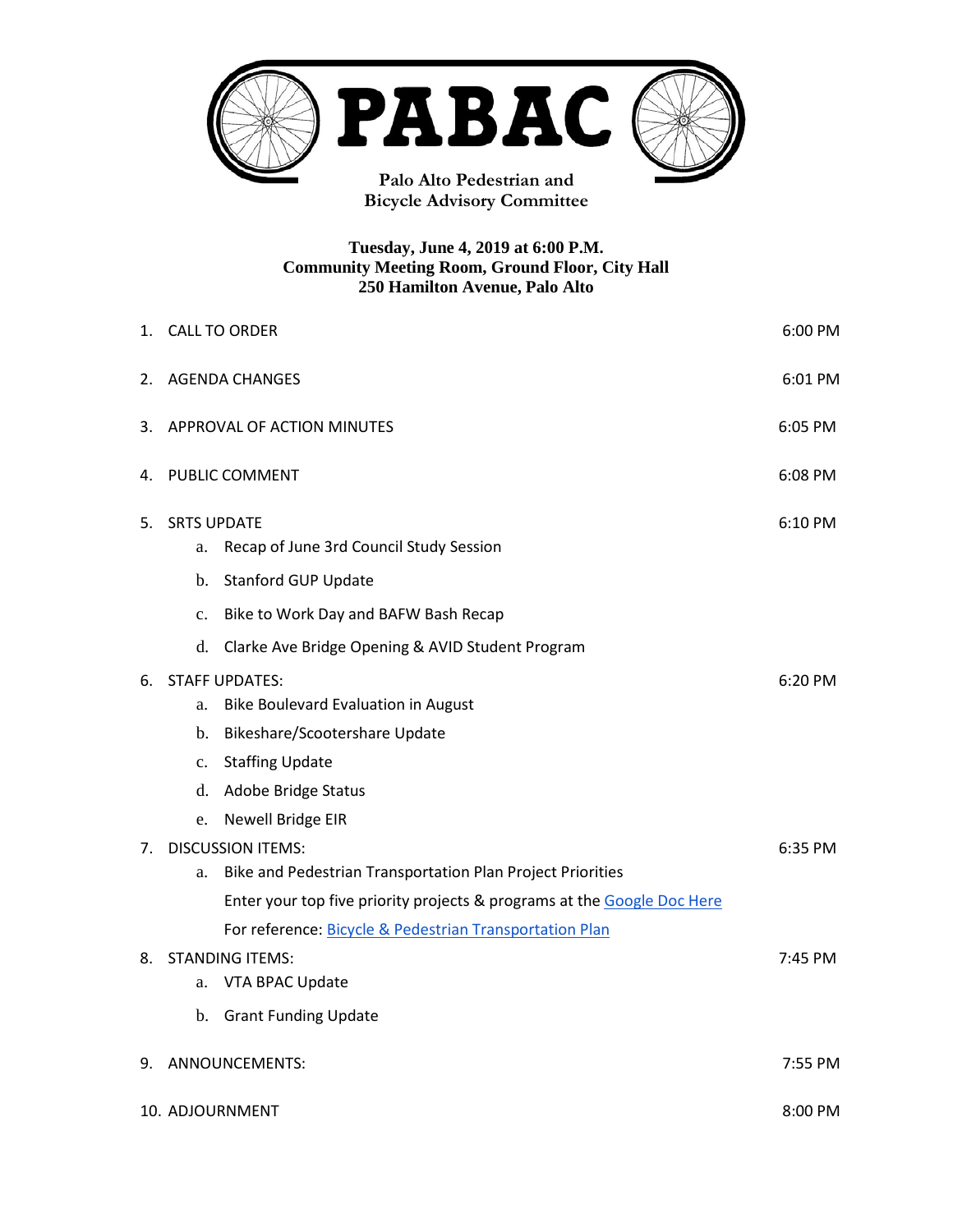| 1<br>$\overline{2}$<br>$\mathfrak{Z}$ |                                                                                                                                                     | <b>PABAC</b><br>Palo Alto Pedestrian and                             |  |
|---------------------------------------|-----------------------------------------------------------------------------------------------------------------------------------------------------|----------------------------------------------------------------------|--|
| $\overline{4}$                        | <b>Bicycle Advisory Committee</b>                                                                                                                   |                                                                      |  |
| 5                                     |                                                                                                                                                     |                                                                      |  |
| 6                                     |                                                                                                                                                     |                                                                      |  |
| $\tau$                                | <u> Tuesday, April 2, 2019</u>                                                                                                                      |                                                                      |  |
| 8                                     | 6:00 P.M.                                                                                                                                           |                                                                      |  |
| 9                                     |                                                                                                                                                     |                                                                      |  |
| 10                                    | ADOBE NORTH ROOM, MITCHELL PARK COMMUNITY CENTER                                                                                                    |                                                                      |  |
| 11                                    | 3700 Middlefield Road, Palo Alto, CA                                                                                                                |                                                                      |  |
| 12                                    |                                                                                                                                                     |                                                                      |  |
| 13                                    |                                                                                                                                                     |                                                                      |  |
| 14                                    | <b>Members Present:</b>                                                                                                                             | Eric Nordman (Chair), Ken Joye (Vice Chair), Bruce Arthur, Bill      |  |
| 15                                    |                                                                                                                                                     | Courington, Cedric de la Beaujardiere, Kathy Durham, Paul Goldstein, |  |
| 16                                    |                                                                                                                                                     | Robert Neff, Rob Robinson, Jane Rosten, Bill Zauman                  |  |
| 17                                    |                                                                                                                                                     |                                                                      |  |
| 18                                    | <b>Members Absent:</b>                                                                                                                              | Ann Crichton, Art Liberman, Steve Rock, Richard Swent                |  |
| 19                                    |                                                                                                                                                     |                                                                      |  |
| 20                                    | <b>Staff Present:</b>                                                                                                                               | Sylvia Star-Lack, Rosie Mesterhazy, Shrupath Patel                   |  |
| 21                                    |                                                                                                                                                     |                                                                      |  |
| 22                                    | Guest:                                                                                                                                              | Frisco del Rosario, Alan Wachtel, David Hirsch                       |  |
| 23                                    |                                                                                                                                                     |                                                                      |  |
| 24                                    | CALL TO ORDER at 6:00 p.m.<br>1.                                                                                                                    |                                                                      |  |
|                                       |                                                                                                                                                     |                                                                      |  |
| 25                                    | <b>AGENDA CHANGES</b><br>2.                                                                                                                         |                                                                      |  |
| 26                                    | None                                                                                                                                                |                                                                      |  |
| 27                                    | <b>APPROVAL OF ACTION MINUTES</b><br>3.                                                                                                             |                                                                      |  |
| 28<br>29                              | Motion by Vice Chair Joye, seconded by Mr. de la Beaujardiere, to approve the minutes of<br>March 5, 2019, as presented. Motion passed unanimously. |                                                                      |  |
| 30                                    | 4.                                                                                                                                                  | <b>PUBLIC COMMENT</b>                                                |  |
| 31                                    | Frisco del Rosario wanted Caltrans to build bike shoulders on Highway 35. A person in the area                                                      |                                                                      |  |
| 32                                    | is willing to donate funds for construction of bike shoulders to increase safety. Mr. del Rosario                                                   |                                                                      |  |
| 33                                    | will attend the May meeting with additional information.                                                                                            |                                                                      |  |
|                                       |                                                                                                                                                     |                                                                      |  |
| 34                                    | 5.<br><b>SRTS UPDATE</b>                                                                                                                            |                                                                      |  |
| 35                                    | <b>Includes Bike Index Update/Orientation</b><br>a.                                                                                                 |                                                                      |  |
| 36                                    | Free bicycle registration used by SRTS                                                                                                              |                                                                      |  |
|                                       |                                                                                                                                                     |                                                                      |  |
| 37                                    | Ms. Mesterhazy reported the Bike Index replaces bike licensing. Approximately 643 people                                                            |                                                                      |  |
| 38                                    | have registered with Bike Index. The disadvantage of using QR Code stickers for identification                                                      |                                                                      |  |

is the stickers can be removed. Staff is encouraging the use of Bike Index with students. The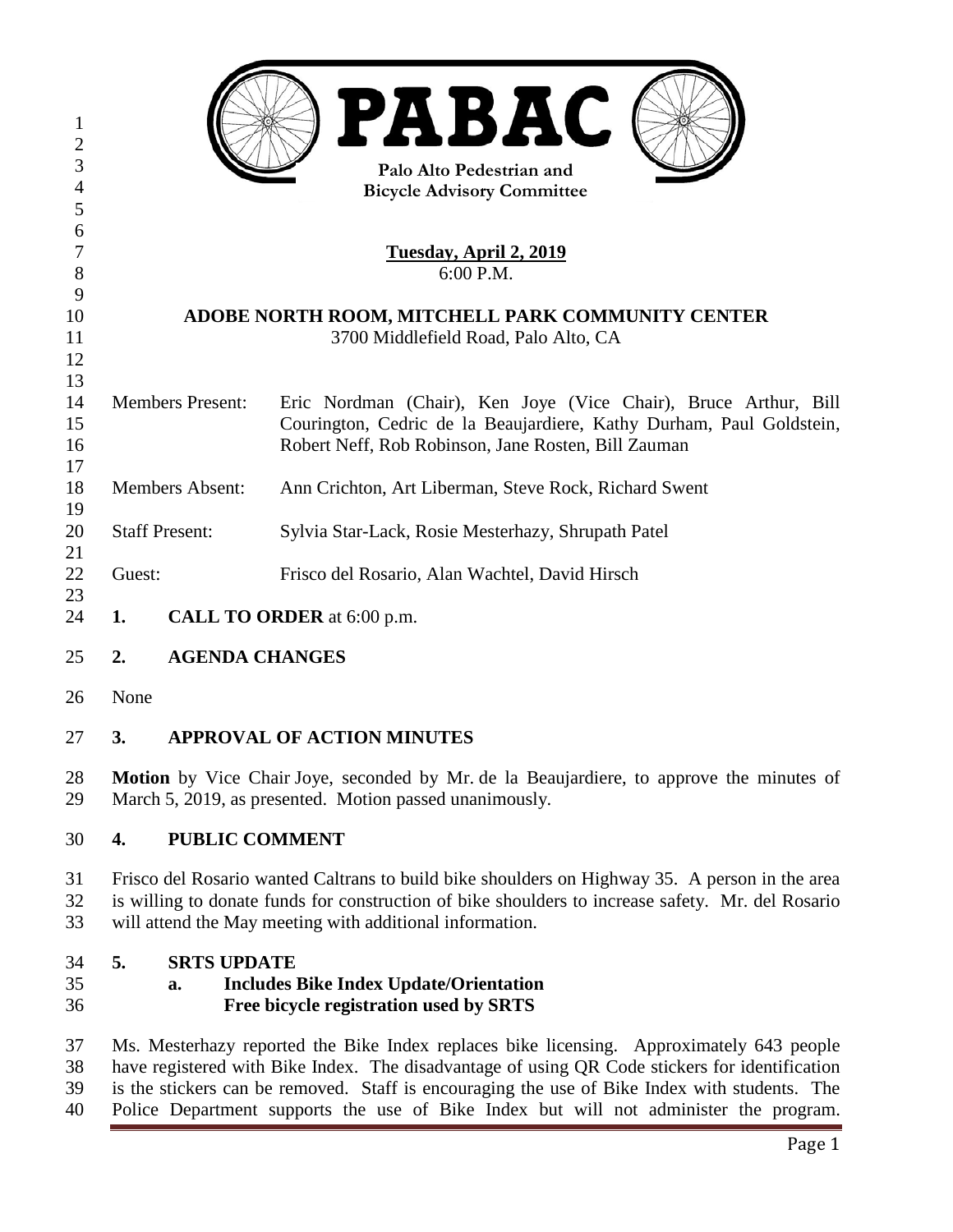Community Service Officers will check Bike Index when bicycles are recovered. Ms. Star-Lack 2 added that high school students believe they are being targeted for bike theft. The Bike Index is a means to collect data regarding bike thefts. Ms. Mesterhazy advised that an intergenerational transportation safety pilot project will focus on compliance at the California Avenue tunnel. Staff hopes to schedule four meetings to build consensus around safe use of the tunnel. Signage has been installed at the tunnel. Bike to Work Day on May 9, 2019 will include a "bike away from work" bash from 5:00-7:00 p.m. and a student-organized energizer station. Volunteers are needed for Bike to Work Day.

 In response to questions, Ms. Mesterhazy explained that Bike Index Palo Alto is a subgroup of Bike Index. People should register with Bike Index Palo Alto. Several thousand bikes reported stolen have been recovered through Bike Index. Ms. Mesterhazy will invite one or two PABAC members to participate in meetings about the California Avenue tunnel. One meeting is being planned for students and a second for individuals with strong concerns about safety in the California Avenue tunnel. The third meeting will be joint between the two groups, and the fourth meeting will serve as a follow-up meeting. The meetings will be held during business hours and near the tunnel. Most of the students using the tunnel are traveling to Greene Middle School.

 Vice Chair Joye suggested staff contact the local chapter of the Silicon Valley Bicycle Coalition about ambassadors for the tunnel meetings.

 Mr. Arthur would agree to converting the tunnel to pedestrians only if half the Oregon Expressway underpass is dedicated to bikes.

 Ms. Durham felt having ambassadors present at Bike to Work Day events and stations is important for achieving the goal of a 30 percent increase in bicycling.

#### **6. STAFF UPDATES:**

# **a. Staff Resources/Projects**

 Ms. Star-Lack reported the positions for Chief Transportation Official and Transportation Planner remain vacant. The recruitment for planner closed on March 6, but staff reopened the recruitment because the number of applicants was small. Staff is working on traffic counts, a community survey, collision data analysis, interviews, and community engagement guidelines for the bike boulevard evaluation. Staff is working with the Transportation Management Association (TMA) regarding transportation demand management (TDM). Later in the year, the TDM ordinance will be revised. Staff is reviewing development applications for transportation, updating guidelines for bike/scooter share programs, addressing requests for bike racks and SRTS issues, developing the budget, participating in the North Ventura Coordinated Area Plan (NVCAP) project, and preparing a Request for Proposals (RFP) for shuttle services.

#### **b. Data Collection Status**

 Ms. Star-Lack advised that Staff needs to develop protocols for counts. VIMOC has not responded to the City's demands for data collected during the year VIMOC was under contract to the City. Streetlightdata.com has presented information regarding big data to Staff. No agency in the region is solely using streetlightdata.com's data because it cannot replace vehicle counts,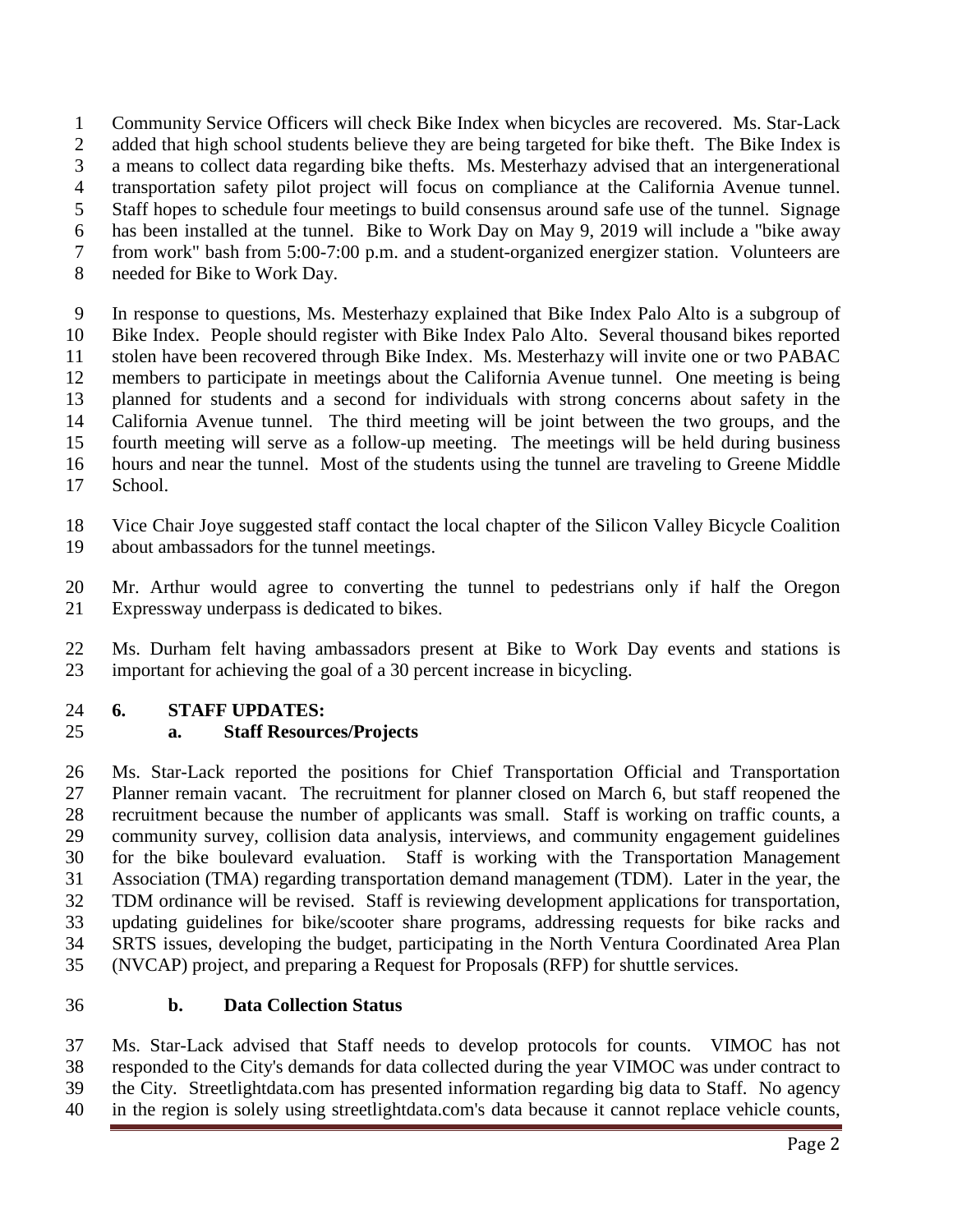and there are questions about its accuracy. Obtaining big data is extremely costly. MTC's bike/ped protocol working group has found multiple protocols for counting bikes and pedestrians. MTC will attempt to develop a standard counting protocol and perhaps some recommendations. Several companies collect and sell big data. Mr. Patel highlighted deficiencies in big data.

 In reply to inquiries, Ms. Star-Lack indicated staff utilizes cameras for bicycle counts and tubes placed across the street for traffic counts. The consultant for grade separations has access to big data. Staff needs to give additional consideration to the use of cameras in collecting data.

 Mr. de la Beaujardiere suggested physical counts could be used to validate statistical trends found in big data.

### **c. Reports Regarding Crosswalk Speed Table on Park Near Sherman**

 Ms. Star-Lack related that the speed table was a condition of approval requested by neighbors of the development. The speed table was designed as a raised crosswalk at the level of the sidewalk. Staff has received one complaint via the 311 app. After a year, staff will review the crosswalk.

 Vice Chair Joye hoped staff would measure community feedback about the crosswalk and determine whether the feedback could be utilized in future plans for Park Boulevard. In answer to Vice Chair Joye's questions, Ms. Star-Lack reported issues with the Ross Road bicycle project were submitted via the 311 app, but the number of issues raised via emails to the Council and Nextdoor were greater.

#### **d. Update on Park Blvd./Page Mill Rd Traffic Signal Timing**

 Ms. Star-Lack advised that Mr. Rius is aware of the issue and will review it. She will forward Mr. Rius' report to PABAC members once she receives it.

 Vice Chair Joye related a conversation with Mr. Rius in which Mr. Rius suggested the PG&E construction barricades could be the cause of the signal change.

#### **7. DISCUSSION ITEMS:**

# **a. Consideration of NVCAP Suggestion of a Crossing at Oregon Expressway/Ash St.**

 Chair Nordman noted the Guide for Improving Pedestrian Safety at Uncontrolled Crossing Locations indicates the appropriate countermeasures are an advance "yield here to pedestrians" sign with a yield line, a pedestrian refuge island, or a pedestrian hybrid beacon. The average cost of a basic pedestrian hybrid beacon is \$58,000, but it would probably be more expensive for a street of this size.

 Vice Chair Joye reported controlled crossings exist at the intersections of Page Mill with El Camino and with Park. There does not appear to be high pedestrian demand at the Ash intersection. He was not aware of any evidence that pedestrians are crossing in an unsafe manner at Ash Street.